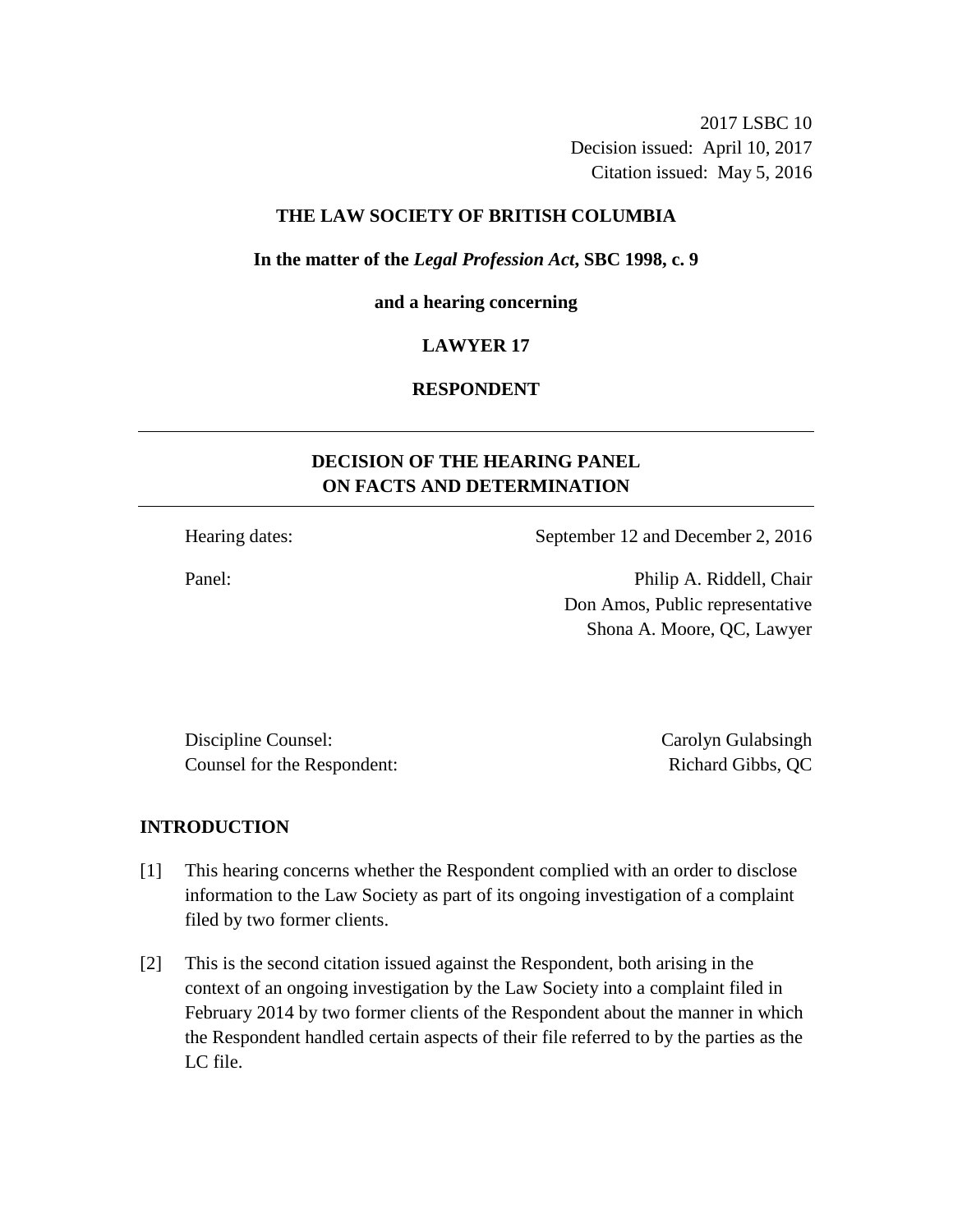- [3] In March 2014, the Law Society opened a complaint file and commenced its investigation into the allegations made by the former clients. During the course of that investigation, the Law Society asked the Respondent to disclose certain documents, including emails. A citation was later issued on September 25, 2015 ("Citation No. 1") alleging that the Respondent failed to provide a full and substantive response to the Law Society's request for certain email correspondence.
- [4] A hearing was conducted in 2016 ("Hearing No. 1"). A decision was issued ("Decision No. 1"). The Panel found that the Respondent had engaged in professional misconduct and made this order (the "2016 Order") at para. 154:

… In this case we order the Respondent to produce all emails as requested in the letter dated May 13, 2015 from Mr. Wedel within two weeks of this order.

### **SUMMARY**

- [5] The present citation was issued on May 5, 2016 ("Citation No. 2") alleging that the Respondent committed professional misconduct when he failed to comply with the 2016 Order by failing to provide all the emails, as ordered.
- [6] The Respondent admitted service of Citation No. 2, and a hearing was conducted on September 12 and December 2, 2016.
- [7] After considering all of the evidence, including oral evidence of the Respondent, we have concluded that there is insufficient evidence to support a finding that the Respondent failed to disclose to the Law Society all of the emails as ordered.

### **BACKGROUND**

- [8] The Respondent represented the two former clients on the LC file as lead counsel to pursue a test case about who could be granted Canadian citizenship. During the course of his representation, AB, who at various times was a non-practising or inactive member of the Law Society, assisted the Respondent.
- [9] The working relationship between the Respondent and AB evolved over time and is summarized in Decision No. 1 in the passages below:
	- [13] For the period prior to 2011, AB and the Respondent shared office space at the Respondent's office.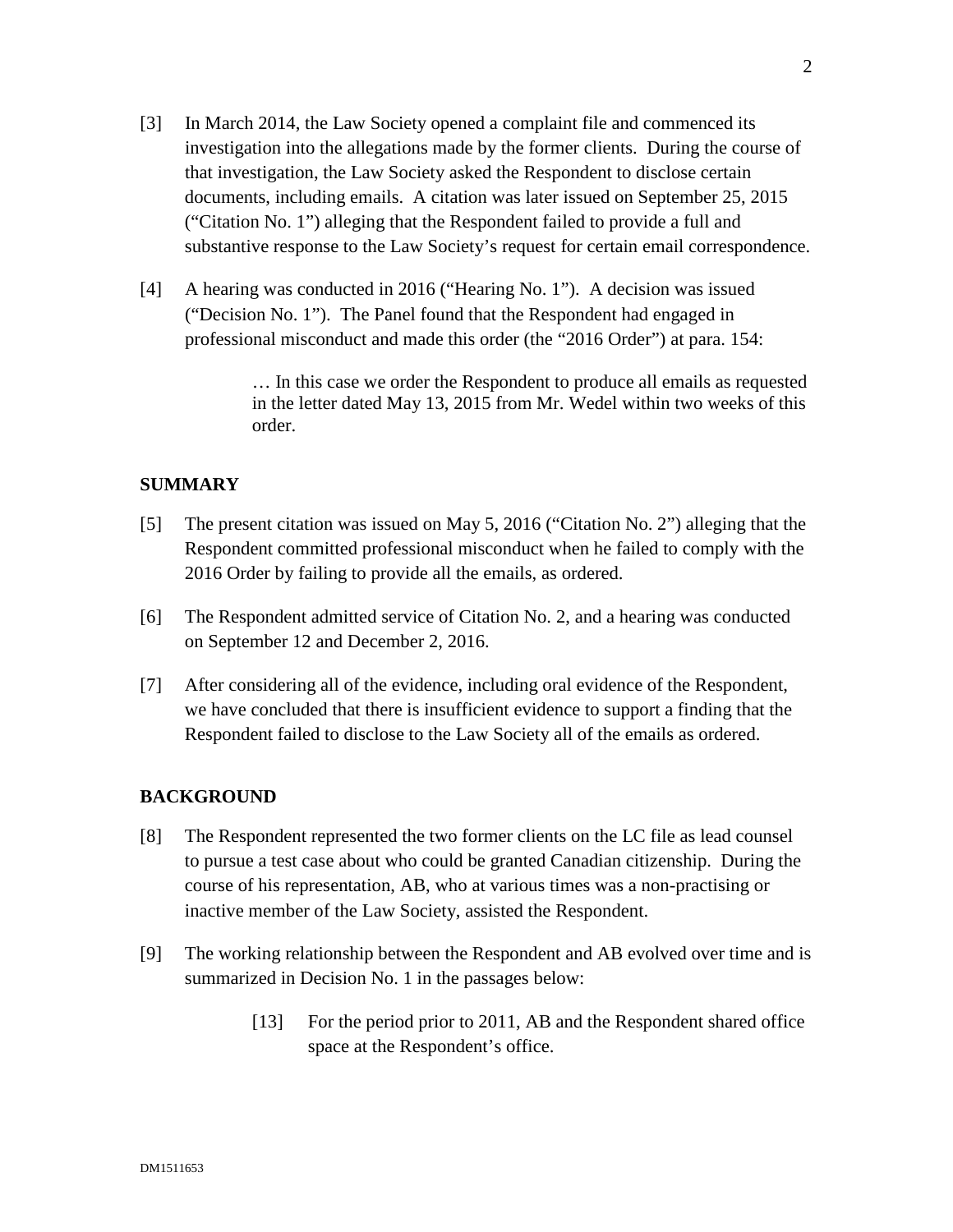- [14] Although he had been called to the bar of British Columbia in 1986, immediately prior to September 2012, AB was not a practising member of the Law Society. In September 2012, AB regained his status as a practising lawyer and commenced employment as a lawyer with the Respondent's law firm.
- ...
- [18] From the fall of 2011 to September 2012, AB assisted the Respondent with his work for the former clients as an unpaid volunteer doing administrative work. After he regained his active practising status in September 2012, AB assisted the Respondent as co-counsel for the former clients.
- [10] When AB returned to the active practice of law, he worked with the Respondent under a Supervision Agreement mandated by the Law Society. In accordance with the Supervision Agreement, every email AB received from or sent to a client was copied to the Respondent. The evidence before us from AB and the Respondent was the same as is recorded in Decision No. 1 at paras. 19 and 20:

As a condition of doing so, AB had to copy the Respondent with all email correspondence that he sent and received during the course of the former clients' retainer. To the best of his recollection, he did so.

The Respondent's evidence was the same. He testified that, with some specific exceptions, he copied AB with all emails that he sent and received in respect of the former clients. Prior to September 2012, the Respondent copied and forwarded his emails to AB at his Gmail Account; after September 2012, he copied AB at the Rlit Email Address.

- [11] The Supervision Agreement between AB and the Respondent was in place from August 2012 until July 2014 when it was terminated by the Law Society upon receipt of the complaint from the former clients. Thereafter, AB moved to nonpractising status in July 2014. He continued to assist the Respondent with administrative procedures associated with the LC file in a role described as "akin to an assistant or a researcher or paralegal" but not as a lawyer until May 2015 when his employment with the Respondent was terminated.
- [12] In February 2014, the two former clients made a complaint to the Law Society against both the Respondent and AB. The Law Society opened separate files for the complaints against the Respondent and the complaints against AB.
- [13] The Citation before this Panel arises exclusively from the Society's investigation of the former clients' complaint against the Respondent.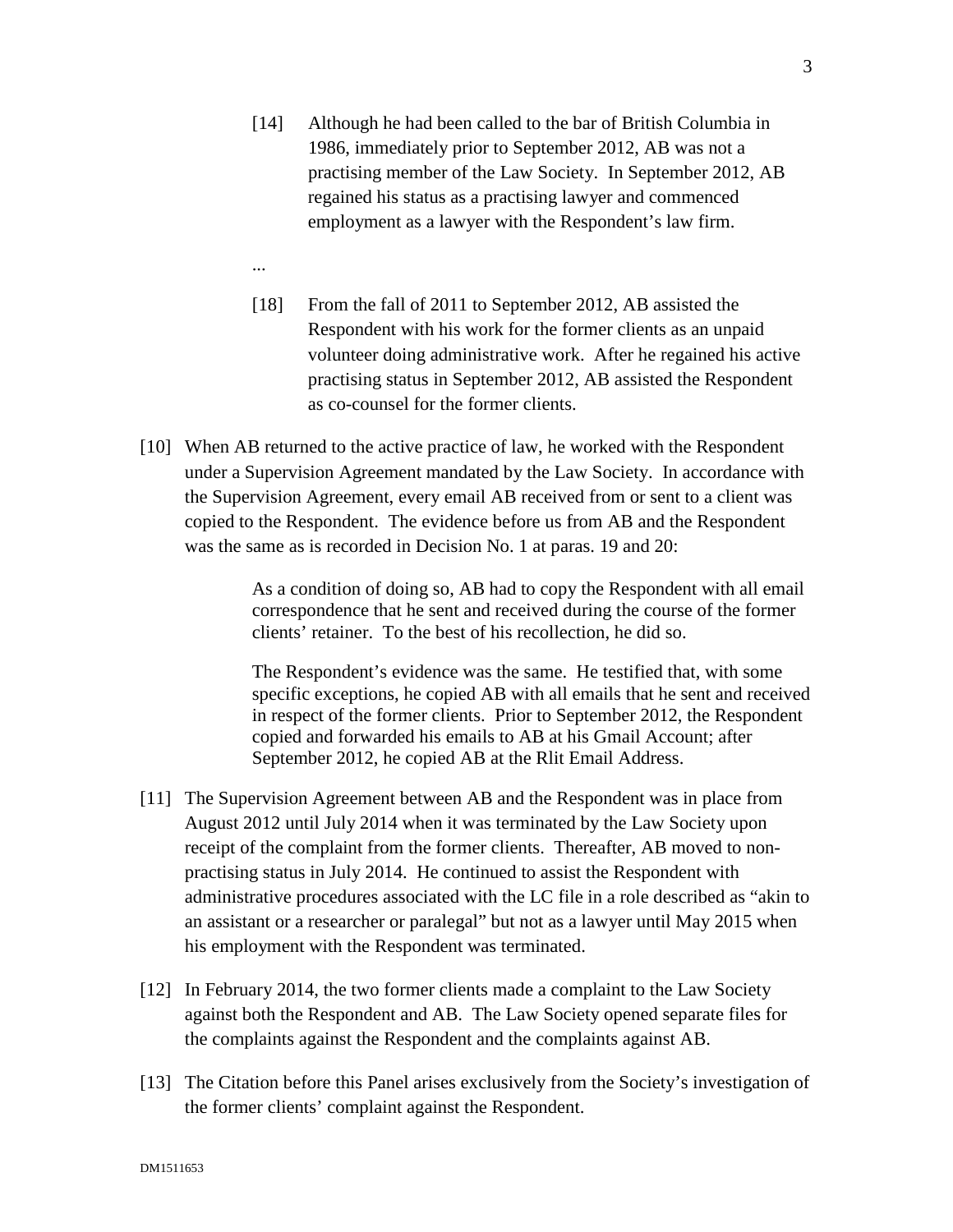### **CITATION NO. 1**

- [14] During the course of its investigation into the complaint, the Law Society made a request that the Respondent disclose certain records, including emails, relating to the complaint. A separate but similar request was made of AB.
- [15] When the Respondent failed to promptly provide a full and substantive responsive response to the request, the Law Society issued Citation No. 1. A hearing of the citation was conducted in 2016 ("Hearing No. 1").
- [16] During the period leading up to Hearing No. 1, the Respondent relied on AB to produce the emails requested by the Law Society. Before this Panel, the Respondent testified that he relied on AB because the Respondent believed that AB would have the most complete record of the emails in question, that is, all emails to and from the Respondent's and AB email accounts. In retrospect, that decision was a poor one.
- [17] The Respondent's failed efforts to produce the emails is described in Decision No. 1 is set out in paras. 68 to 74:

The Respondent testified that, because he had copied AB on all of his emails relating to the former clients, AB had the most complete set of emails relating to that matter. For that reason, he asked AB to produce all emails, including all emails from his Rlit Email Address, that had been generated in respect of the former clients.

In the Respondent's view, AB's production of all the emails, including the emails from his Rlit Email Address, would ensure that a complete set of emails had been produced to fulfil the request that the Law Society had made of him.

The Respondent testified that AB told him he had produced the emails from the Rlit Email Address.

AB does not dispute the Respondent's evidence. He agreed that production of all of the emails from his Rlit Email Address, together with all of the email from his Gmail Account, would result in the most complete set of emails that had been generated in respect of the former clients.

He also agreed that the Respondent had asked him to produce all of the emails from his Rlit Email Address and that he had told the Respondent throughout that he had done so.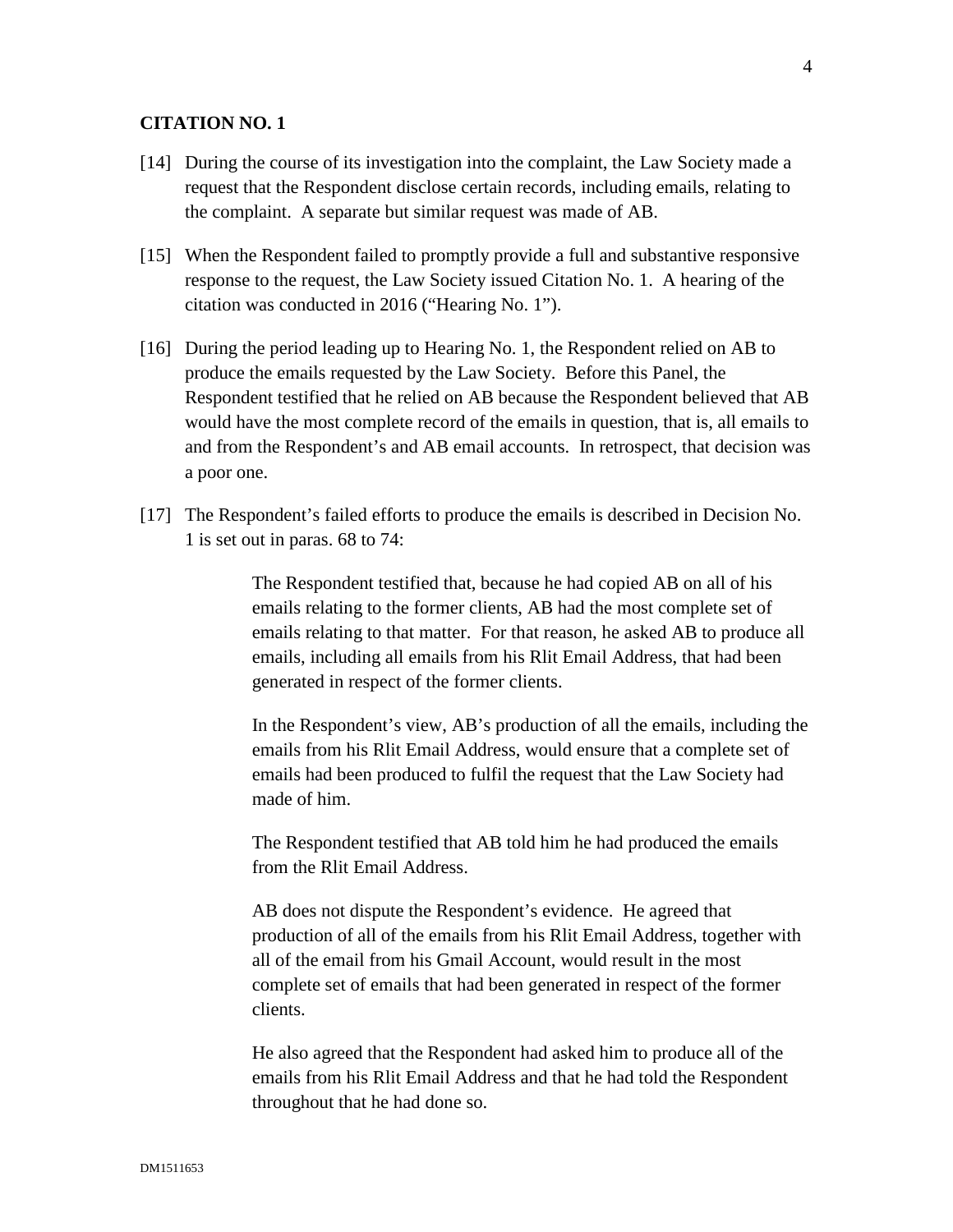However, on cross-examination, AB conceded that the emails that he ultimately provided to the Law Society contained only those emails from his Gmail Account in compliance with the Law Society's specific request of him. He never directed his mind to the emails from the Rlit Email Address.

Both AB and the Respondent testified that they only realized that AB did not produce the emails from the Rlit Email Address during the course of their preparation for this hearing.

- [18] These findings are consistent with the uncontradicted evidence of the Respondent and AB before us.
- [19] There was no dispute on the evidence before the panel on Hearing No. 1 that the Respondent had failed to provide "all email correspondence (to, from and within the firm, including the Respondent's email address)."
- [20] At the conclusion of Hearing No. 1, the panel gave an oral decision that the Respondent had engaged in professional misconduct by failing to respond to the Law Society's request for information and documents. The Chair urged the Respondent to start producing the missing emails immediately, even though no formal order had yet been issued. The transcript from Hearing No. 1 includes this exchange:
	- CHAIR: ... But, [Respondent], there's no order for you now to comply with the earlier demands but those earlier demands have been made. You should not wait for our reasons to start complying with that.
	- RESPONDENT: I don't intend to.
	- CHAIR: And so with respect to both those e-mail accounts, I think it will stand you in good stead to start producing them. And if you produce them before our reasons come out, that would be a good thing, not that we're going to be referring to them or to the length of time that you take to produce them in our -- because we won't know, we're not going to be told that either, but I just urge you to carry on, produce it as soon as you can. We will likewise reserve and issue our reasons as soon as we can for them.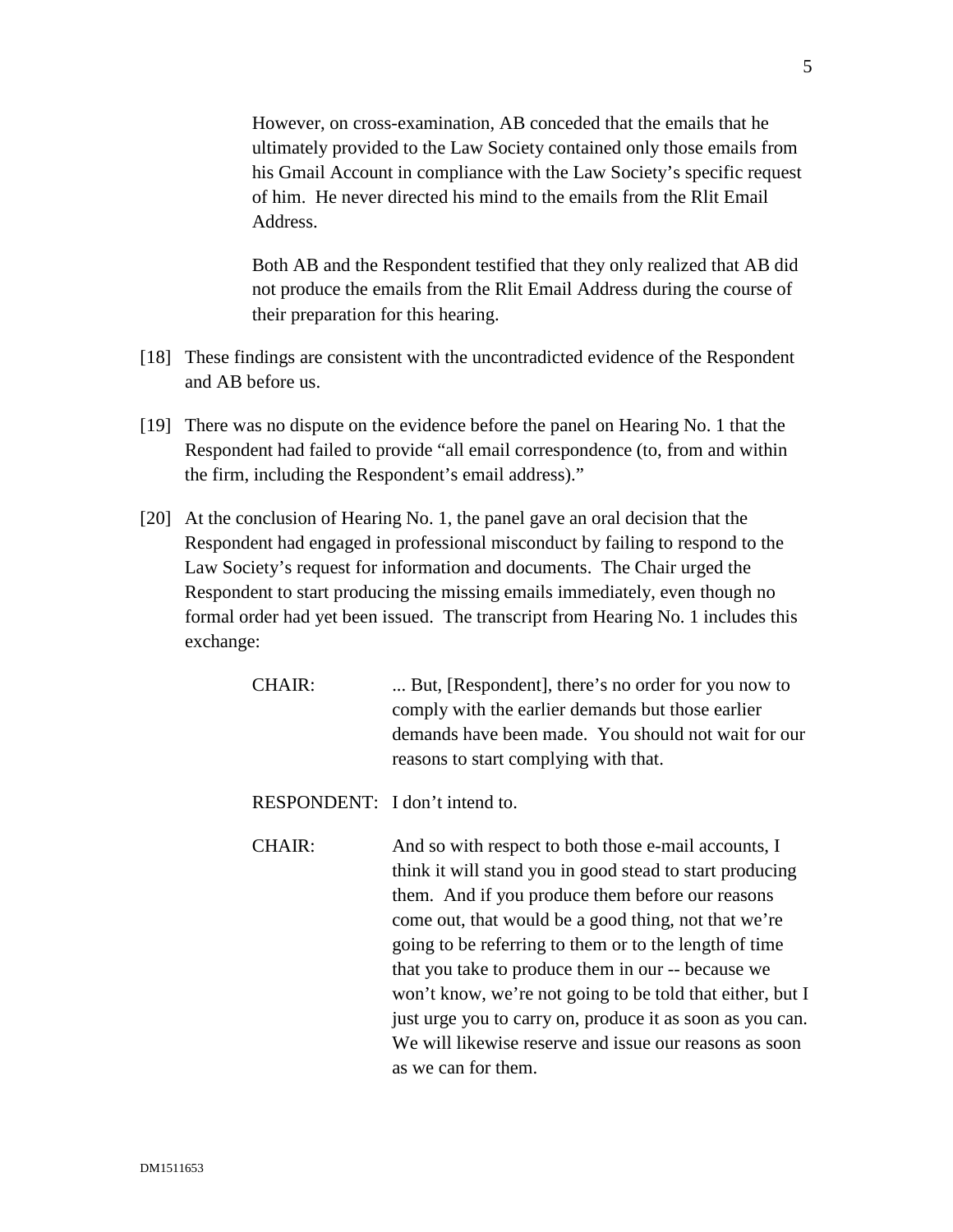[21] The Panel later issued an order in these terms set out in Decision No. 1:

… In this case we order the Respondent to produce all emails as requested in the letter dated May 13, 2015 from Mr. Wedel within two weeks of this order.

### **CITATION NO. 2 – THE FACTS**

- [22] The Law Society put in its case by affidavit, including a lengthy affidavit from Mr. Wedel, but chose not to call him to give oral evidence at the hearing. The Respondent testified at the hearing and called evidence from AB.
- [23] We turn now to the facts giving rise to the citation before this Panel.
- [24] After Hearing No. 1, the Respondent set about the work of producing the emails that were later ordered to be produced on April 1, 2016.
- [25] The Respondent and AB each gave evidence about:
	- (a) the email addresses each of them used;
	- (b) how certain email accounts were set up;
	- (c) as between the Respondent and AB, who controlled each email account;
	- (d) the Respondent's practice in saving emails and copying AB; and
	- (e) how the Respondent and AB separately dealt with email correspondence that came into accounts to which one or other had access in respect of the LC file, in general, or to and from the former clients.

#### **The email accounts**

- [26] A number of email accounts contained emails related to the Law Society's investigation of the former clients' complaint.
- [27] The first is REmail. The Respondent used this account to send and receive emails associated with his law practice and, in accordance with the Supervision Agreement, the Respondent also received copies of any emails sent or received by AB.
- [28] AB had at least two email accounts, both of which were also gmail accounts, that is, accounts that had email addresses ending in "@gmail.com".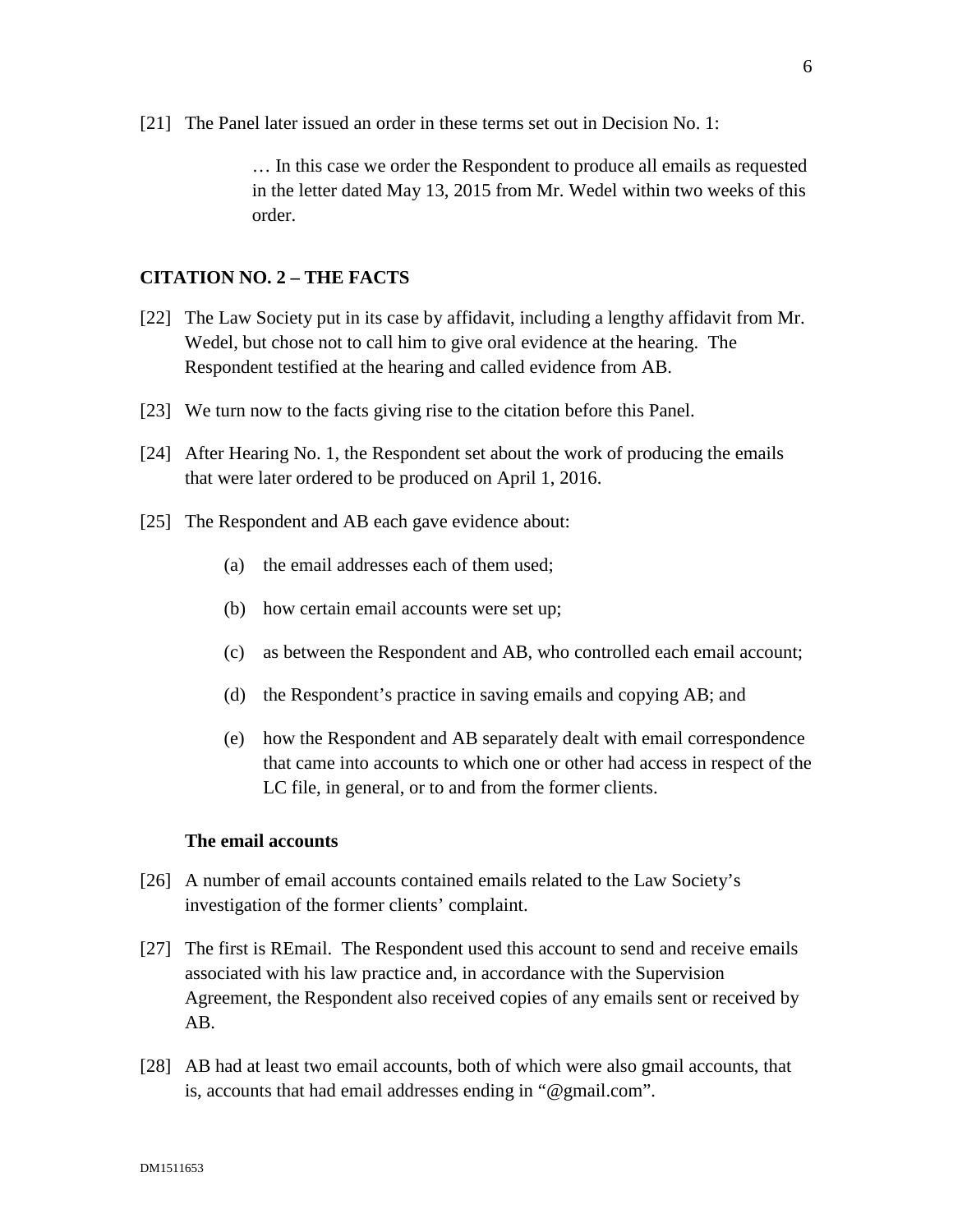- [29] Prior to joining the firm as a lawyer, AB had a gmail account ("ABgmail").
- [30] When AB started working for the Respondent as a lawyer under the Supervision Agreement, AB opened a second gmail account ("ABLaw"). As part of the process of opening this account, AB selected a password that controlled access to this email account. AB intended to use the ABLaw for work on the LC file.
- [31] At all material times, AB continued to use both email accounts.
- [32] The Respondent testified that other employees at the firm created separate gmail accounts. Each employee selected email addresses with a common format. As each email account was created, the employee selected a password that controlled access to the gmail account. When a person left the firm, the departing employee gave the Respondent the employee's gmail account password.
- [33] The exception to that practice was AB. The Respondent never knew the password AB assigned to his ABLaw email account, and AB declined to give it to the Respondent when later asked for it.
- [34] The Respondent described his practice in managing work-related emails sent from or received into his email account. We accept his evidence that the Respondent opened and saved to the firm's server in his office any email he received or sent that was file-related correspondence.
- [35] For example, his server contained a file "LC." The Respondent's practice and the practice "he drilled into numerous students and assistants" was that emails and documents in connection with a file would be opened and then saved to the LC file. The Respondent was forthright in his evidence that he did not save "chatty emails" from clients, such as "may I park my motorcycle behind your garage."

### **The events after Hearing No. 1**

- [36] Immediately after the conclusion of Hearing No. 1, the Respondent set to work to produce the emails that remained outstanding in response to Mr. Wedel's request by letter dated May 13, 2015.
- [37] On February 3, 2016 the Respondent emailed Mr. Wedel to let him know that the Respondent had "gone over all of the emails in the LC box in [his] Gmail account and had printed them off in PDF with the most substantive of attachments." The Respondent also reported to Mr. Wedel that he had "gone back and checked [his] remaining 'unfiled emails' in [his] inbox for emails from both of his former clients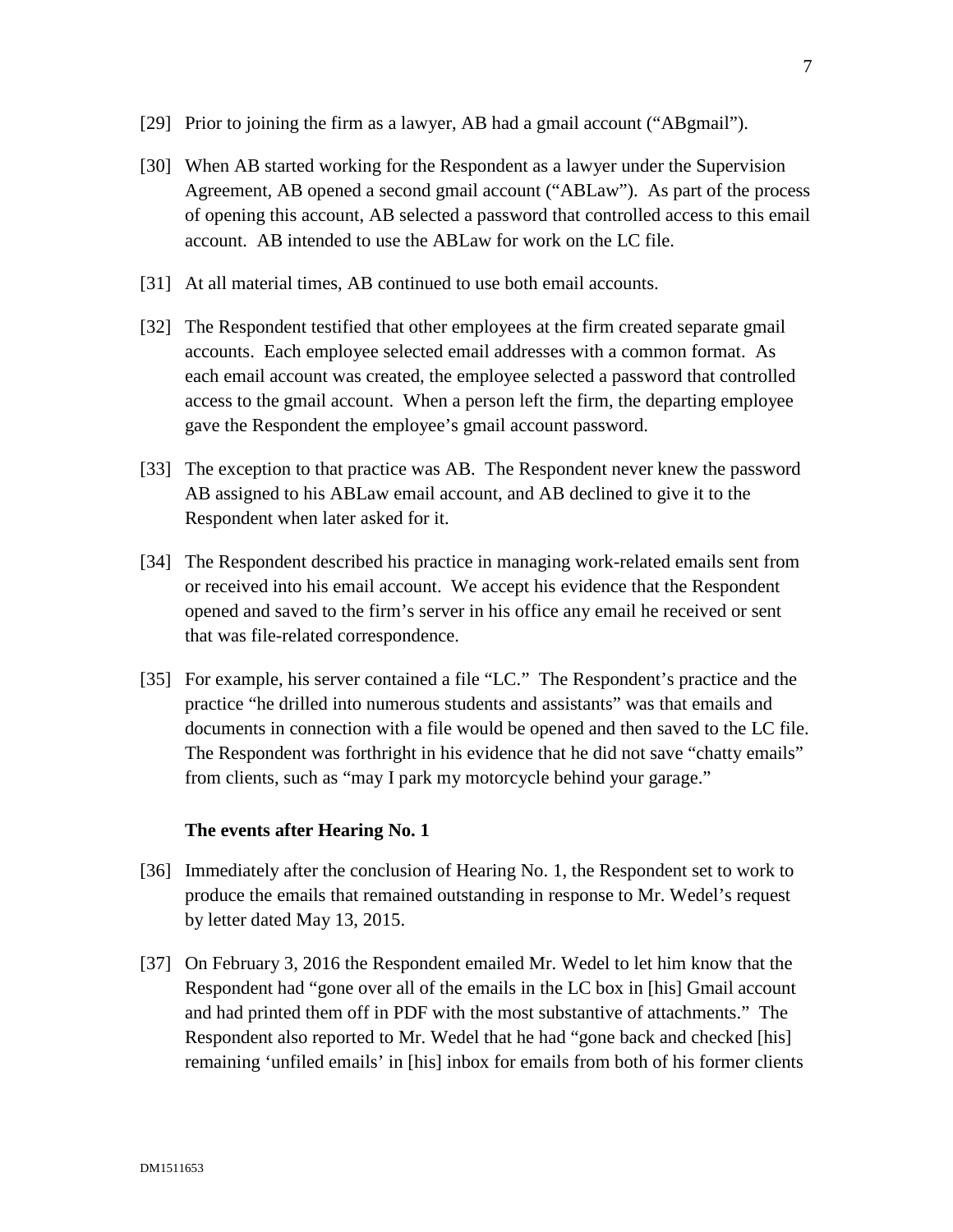and would forward all of the emails to Mr. Wedel." The Respondent further reported to Mr. Wedel in the same email:

> As I said before the issue is [AB] has as close to 100% of the emails with [LC] as possible where I do not since I was not the primary point of contact from September 2012 forward and frequently deleted non-useful emails.

[38] In a later email, sent February 5 by the Respondent to Mr. Wedel, he described the extent of his disclosure of emails in this way:

> Just so you were absolutely clear what I am forwarding is all of the "[REmail]" emails I have in my inbox and on my Gmail account that relate to the [LC].

I confirm again that I have no other notes or memorandums other than contained in the file or reflected in the eight emails.

With a This [sic] series of emails you will receive over the weekend I confirm that I believe that I complied info [sic] with your May 2015 email request.

If [AB] can get this other material done in regard to the emails he had with the client you will have 100% of the emails back-and-forth between the [LC] and the firm.

- [39] The second email generated a quick response from Mr. Wedel, also on February 5, 2016, clearly emphasizing, "I think it is important to state that the emails available in the ABLaw account are captured by the May 13, 2015 request to you." Mr. Wedel urged the Respondent to review the May 13, 2015 request to ensure that the Respondent produced what had been requested.
- [40] Late in the afternoon on February 5, 2016, the Respondent emailed Mr. Wedel referencing a number of emails sent to him earlier attaching pdf copies of emails and documents. The Respondent described the material sent to Mr. Wedel in this way:

They include emails between [AB] and I as they were saved. Draft documents generally were put on the server in the "[LC]" file and documents amended with track changes done on the document.

I noticed when I was producing the PDF versions there was minimal numbers of email with drafts attached. I believe that [CD] and [EF] saw drafts but those do not turn up in my email.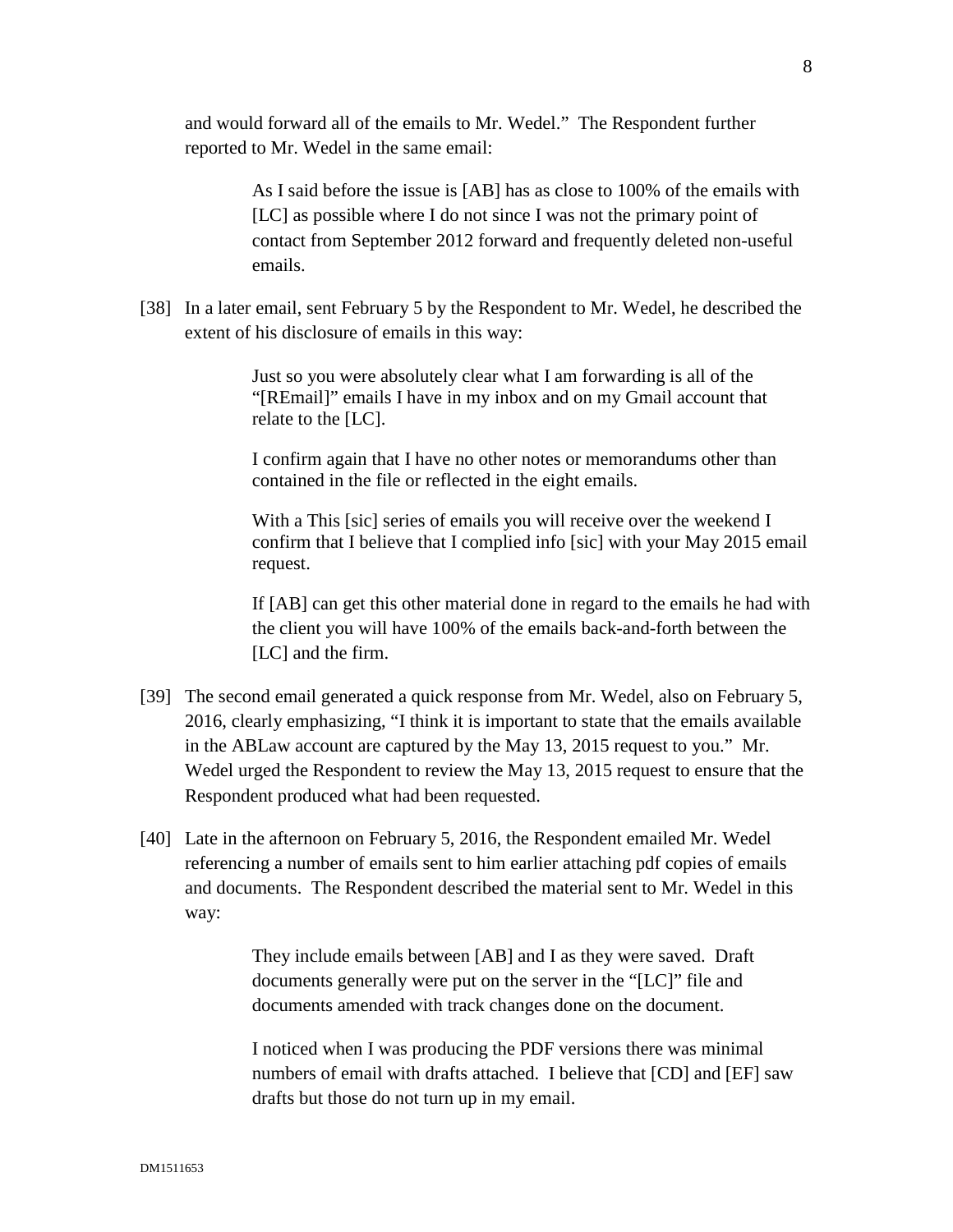I will be talking to [AB] over the weekend about getting those emails turned into PDFs.

- [41] Mr. Wedel's view as communicated to the Respondent by email was, once again, that the May 13, 2015 request had not yet been satisfied because, in Mr. Wedel's view, AB's ABLaw account was captured by his May 13, 2015 request for production.
- [42] The Respondent's view was, and remains at the hearing before us, that Mr. Wedel's May 13, 2015 request, and the 2016 Order that incorporates that letter, did not extend to AB's ABLaw account as it was not an account under the Respondent's control.
- [43] The Respondent was clear in his evidence before this Panel, however, that in spite of his view of the scope of the 2016 Order, he continued to make every effort to extract and produce to the Law Society all of AB's emails from his ABLaw account so the Law Society would have 100 per cent of all correspondence from the former clients about the LC file.
- [44] The Respondent testified that he emailed Mr. Wedel on February 9, 2016 to report truthfully that much of what AB would produce from his ABLaw account "will be copies of his or my emails sent by or copied to either" the Respondent's email address or AB's.
- [45] Throughout the period from February to the date Citation No. 2 was issued on May 5, 2016, AB was suffering from a continuing medical condition that interfered with his ability to work and to concentrate on a task at hand.
- [46] Even though the Respondent urged AB to review his ABLaw account and to produce the emails from that account to the Respondent so that they could be forwarded to the Law Society, we are satisfied after considering all of the evidence before us, including AB's evidence and that of the Respondent, that AB was simply unable to give the project the necessary attention. His poor health and its negative impact on his ability to take on the email review and production task was further complicated by AB's technical difficulties in managing emails, printing them, or reproducing them in some other fashion. He readily admitted that he was not a "technophile."
- [47] By email dated February 9, 2016 the Respondent communicated with Mr. Grady, discipline counsel for the Law Society, to report that the Respondent had complied with the May 13, 2015 requirement. The Respondent was eager to have this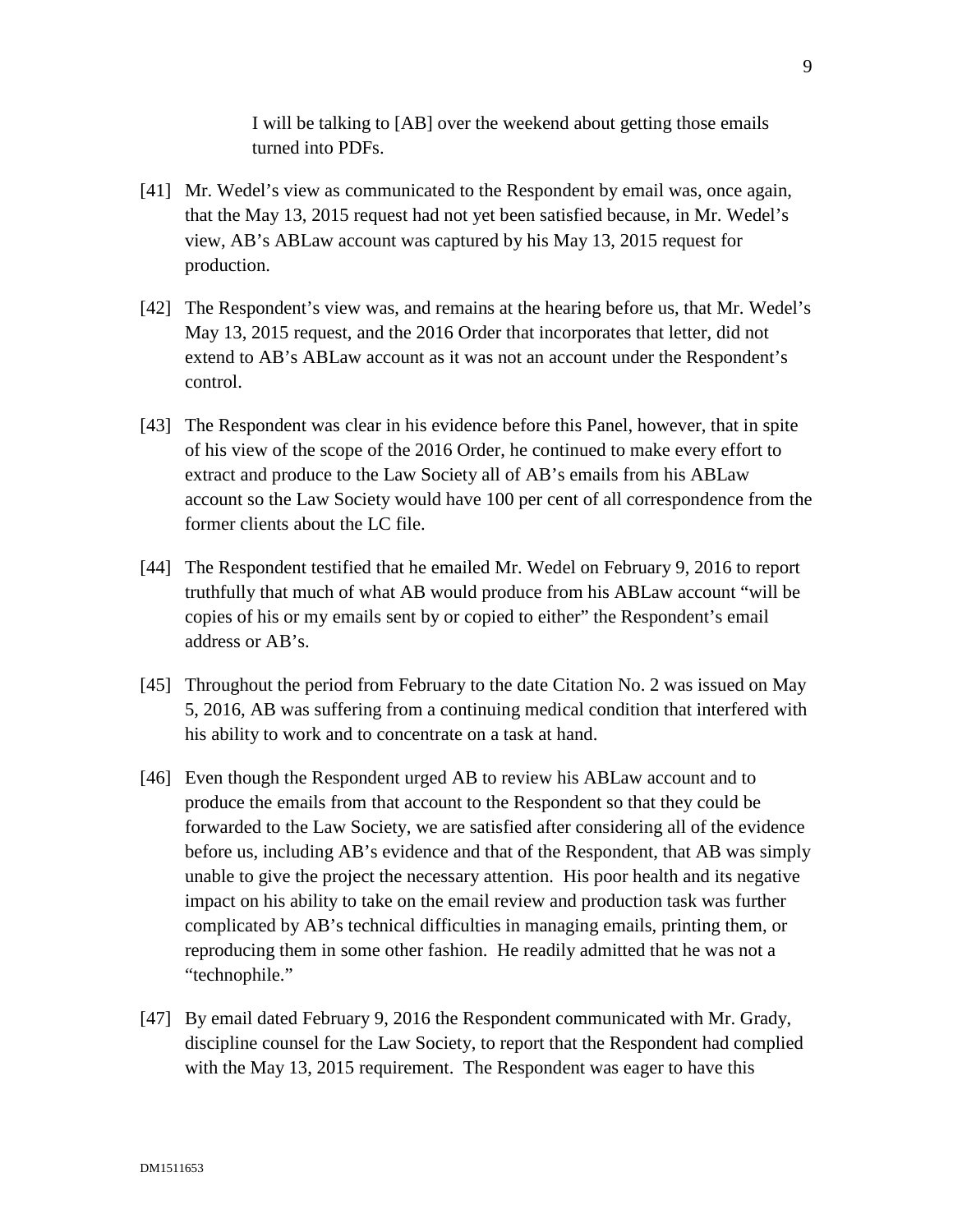information brought to the Hearing Panel's attention before they decided on an appropriate penalty. The Respondent said, in part:

> By my reading of the correspondence I have complied with the May 13 requirement, but in the interests of getting this completely covered once and for all the [ABLaw] emails from and to [CD], [EF] etc are being produced … to insure that every email to and from the firm, including [ABGmail] email are produced.

[48] The Respondent continued:

What I don't want to have happen is the panel believe I still have not complied when I have complied with the May 13 requirement and I am making sure that every source of the emails has been provided to counsel for the law society.

Further, the Respondent acknowledged that Mr. Wedel "has now required the additional email from ABLaw as per my recent email to him with the accompanying attachments of emails sent last week."

- [49] The Respondent told Mr. Grady that the additional ABLaw emails would be provided as soon as possible.
- [50] Mr. Grady responded to the Respondent to emphasize that no update would be given to Hearing Panel No. 1 and that whether or not the Respondent's disclosure amounted to full compliance with the requests was a matter for Mr. Wedel as they were his requests.
- [51] Later in February, AB communicated directly with Mr. Wedel to report that his health was improving and that AB was preparing emails from his previous email account with respect to the LC and they would be provided to the Respondent for production to the Law Society.
- [52] Throughout February, AB appeared confident that this work would be completed. It became apparent to the Respondent, though, that AB continued to have health challenges that delayed his work. Indeed, by the end of April there continued to be no real prospect of AB completing his review of his ABLaw account in a timely way.
- [53] The Respondent emailed Mr. Wedel on April 29:

Dear Sir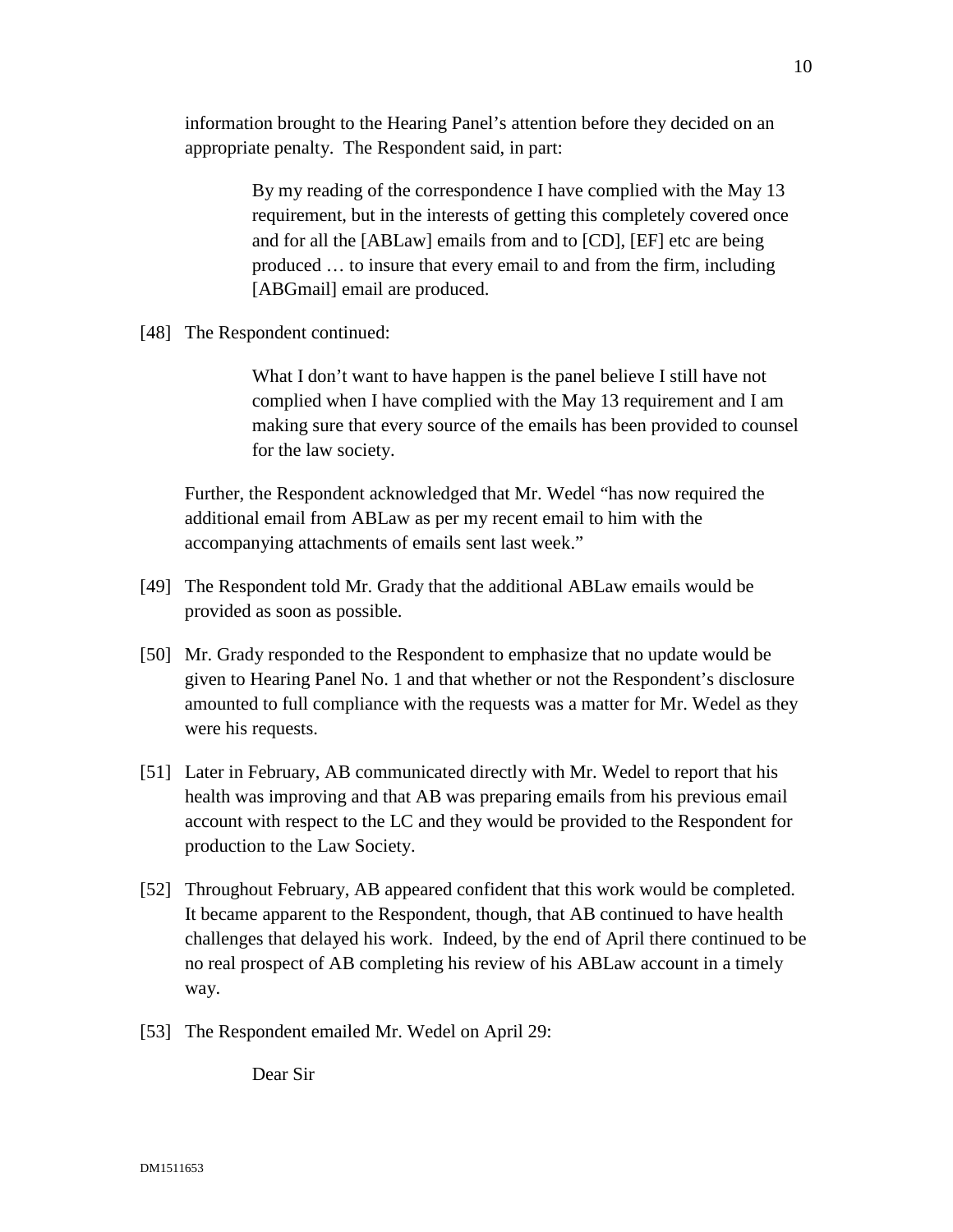Re [the Respondent] – [LC] emails

Further to the previous directions of the discipline committee and my previous forwarding of the emails which I had in my possession on my personal email account, I have asked [AB] to finish making copies of all of his emails on his [ABLaw] account with members of the [LC] and forward same to you with a copy to me.

This has gone on since the date of the hearing on a [sic] almost daily basis. From what he has advised me this is a massive task due to the number of unrelated emails between members of the [LC] he (and in some cases the writer) were copied on.

He has recently advised me he is down to roughly "100 emails to go" before he has completed this task.

I realize this is taking way longer than it should but [AB] has not been well.

The alternative has been for me to get the password from [AB] and do this myself. The problem with this is you will not get complete record as I frankly don't understand how [AB] has run his email account.

I recognize from my discussions with [AB] that many of these emails are of limited assistance to the law society reviewing this matter, however, it is in everyone's interest let this be as complete a record as is humanly possible.

[AB] has assured me that this will be done by the end of the first week of May.

If it is not done by the end of the first week of May I will get the password for [AB] and do the task myself to the best of my ability.

[54] By this time, although the Respondent had produced all of the emails he received or was copied on in connection with the LC file and although the Respondent was aware that his interpretation of the 2016 Order differed from that of Mr. Wedel, the Respondent's continued focus was to try to provide to the Law Society as complete a record as possible by extracting from AB the emails from AB's ABLaw account, even though that might result in a 100 per cent duplication of the LC-related emails already produced by the Respondent.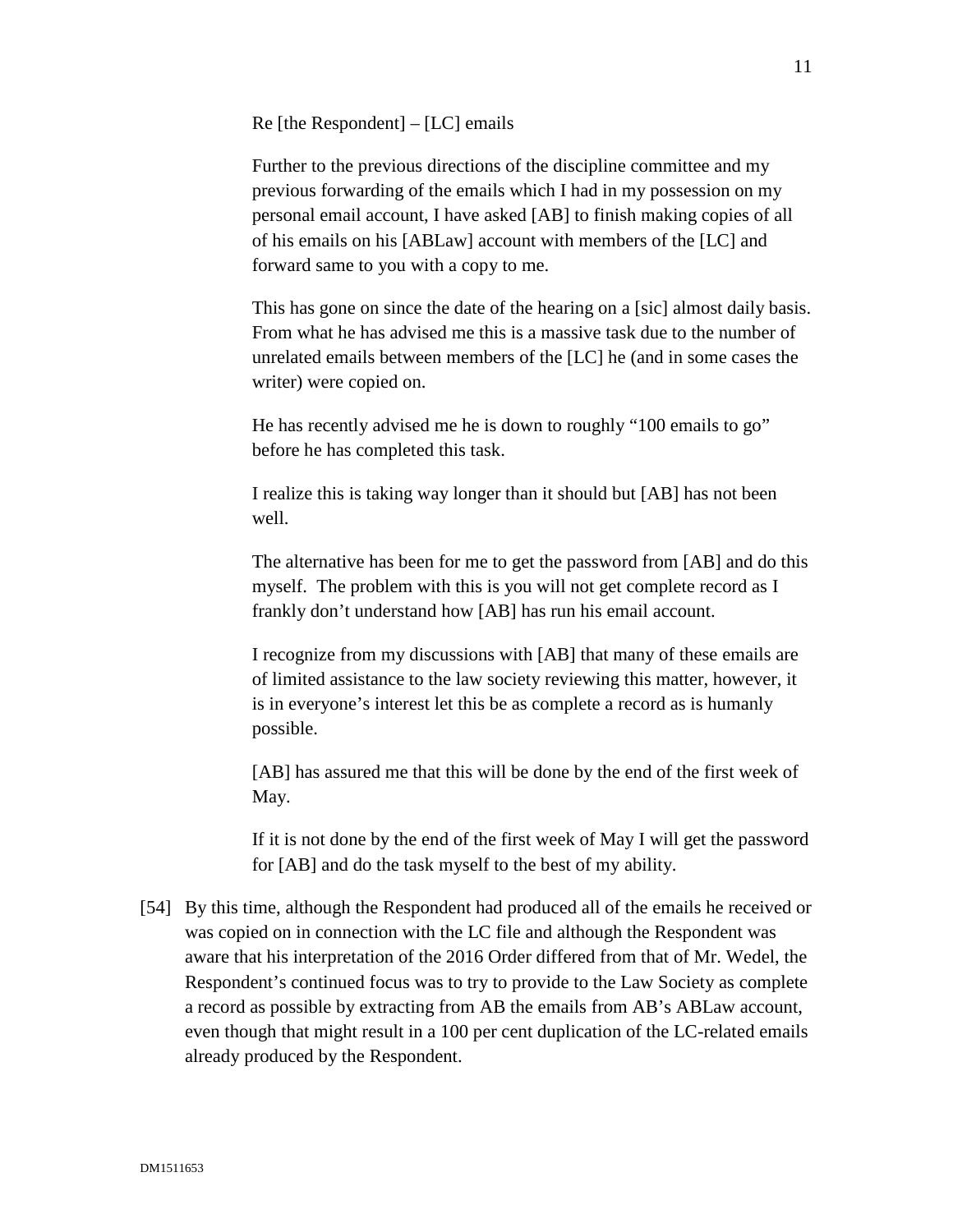- [55] The real logistic barrier facing the Respondent was that he had never had access to AB's ABLaw account and AB refused to give the Respondent the password. Indeed, AB readily confirmed in his evidence before this Panel that he had not and would not disclose the password to his ABLaw account because he felt it necessary to have exclusive control over that account as he, himself, had to separately respond to the Law Society.
- [56] The Respondent's frank report to Mr. Wedel prompted a quick email response from Mr. Wedel:

I can advise you that the matter of your apparent continuing noncompliance with the hearing panel order in relation to the emails in the [ABLaw] account has been referred to the Chair of the Discipline Committee.

- [57] The Respondent was surprised by Mr. Wedel's apparent view that he was not in compliance with the Order. He followed up almost immediately by emailing Mr. Wedel to seek confirmation that he had received the emails in pdf format earlier in February.
- [58] The Respondent a few moments later emailed Mr. Wedel, again, to state:

...

1/ the emails from [CD] or [EF] are most likely all in my production of February. There may be some "coming by tomorrow afternoon" type email missing from my production as those were often deleted

2/ [AB] has everything I have (he was copied on everything from September 2013 forward) plus materials from persons other than [EF] or [CD] that were either not sent to me or were deleted as unnecessary.

3/ those other emails from the [LC] group do not follow a general title of "[LC]" or "[EF] v. HMQ" when they came from third parties who were often looking at some particular sub issue and have email topic titles that may not be obvious "[LC]" emails on a search for that subject, or a search for [EF] or [CD] emails.

4/ [AB] has been trying to assemble everything on the [ABLaw] email account including the 3rd party emails. There are persons that did [LC] research and communicated with [AB] directly where I only received the documents(s) they found and did not communicate with them in the process of their research. You likely have seen some emails from me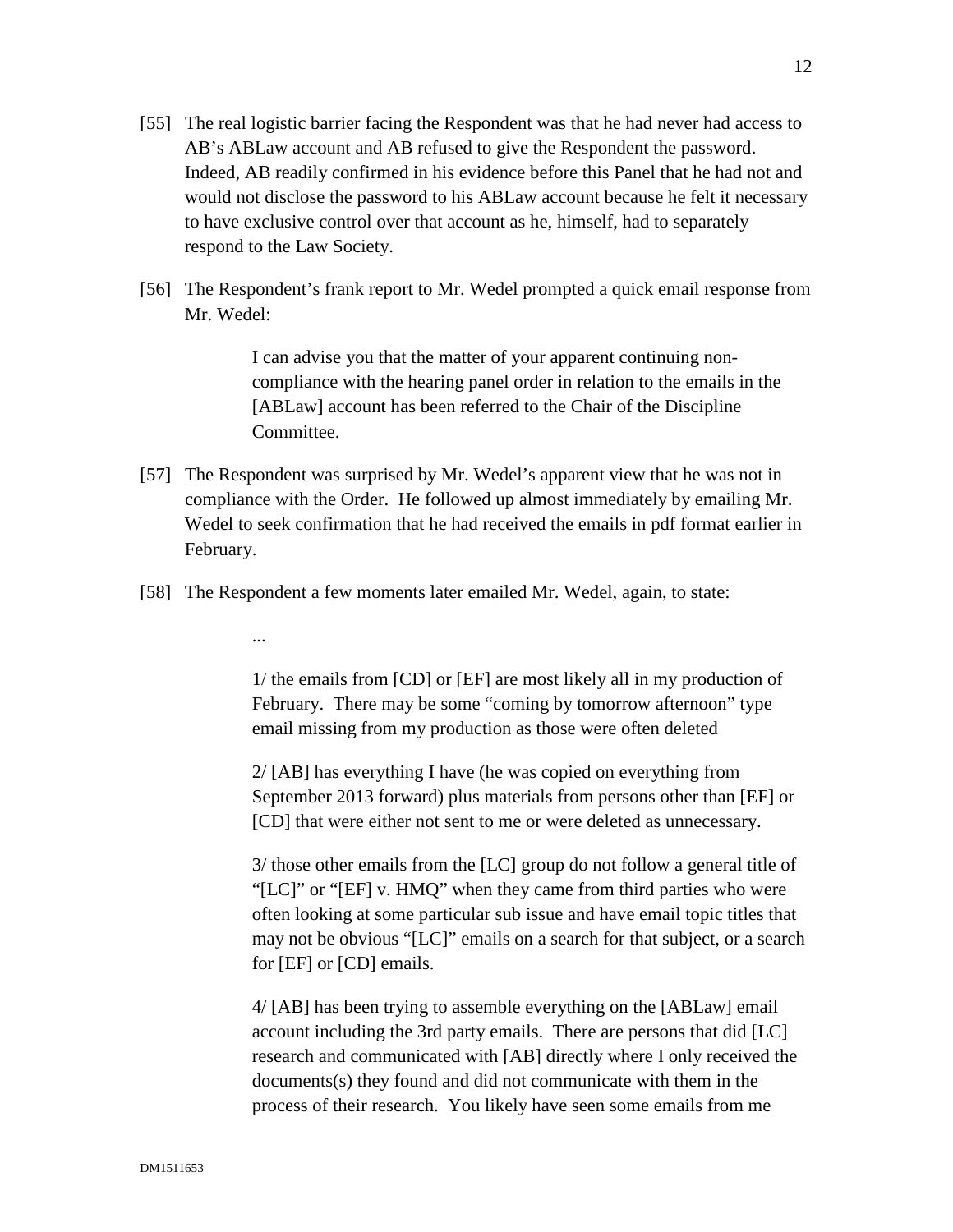where I comment on the evidentiary value and relevance of some of these documents.

...

The Respondent testified that each of his statements to Mr. Wedel was truthful, and we accept that evidence.

- [59] The Respondent continued to do what he could to encourage and coax AB to produce emails from his ABLaw email account.
- [60] By May 6, 2016 the Respondent wrote to Mr. Wedel providing, amongst other things, a CD containing AB's emails from his ABLaw account.

### **ANALYSIS AND DECISION**

- [61] The onus is on the Law Society to prove on a balance of probability that the Respondent failed to comply with the 2016 Order: *FH v. McDougall*, 2008 SCC 53; *Law Society of BC v. Schauble*, 2009 LSBC 11; *Law Society of BC v. Seifert*, 2009 LSBC 17; and *Law Society of BC v. Tak*, 2009 LSBC 25.
- [62] The onus of proof or standard of proof we have adopted in this case has been articulated in these ways:

… [E]vidence must be scrutinized with care ... [and] must always be sufficiently clear, convincing and cogent to satisfy the balance of probabilities test. But … there is no objective standard to measure sufficiency. (*McDougall* at paras. 45 and 46).

… [T]he burden of proof throughout these proceedings rests on the Law Society to prove, with evidence that is clear, convincing and cogent, the facts necessary to support a finding of professional misconduct or incompetence on a balance of probabilities. (*Seifert* at para. 13).

[63] The test for professional misconduct is described in the leading case *Law Society of BC v. Martin*, 2005 LSBC 16 at para. 154 in this way:

> The real question to be determined is essentially whether the Respondent's behaviour displays culpability which is grounded in a fundamental degree of fault, that is whether it displays gross culpable neglect of his duties as a lawyer.

[64] In *Re Lawyer 12*, 2011 LSBC 11, the Panel commented at para. 14: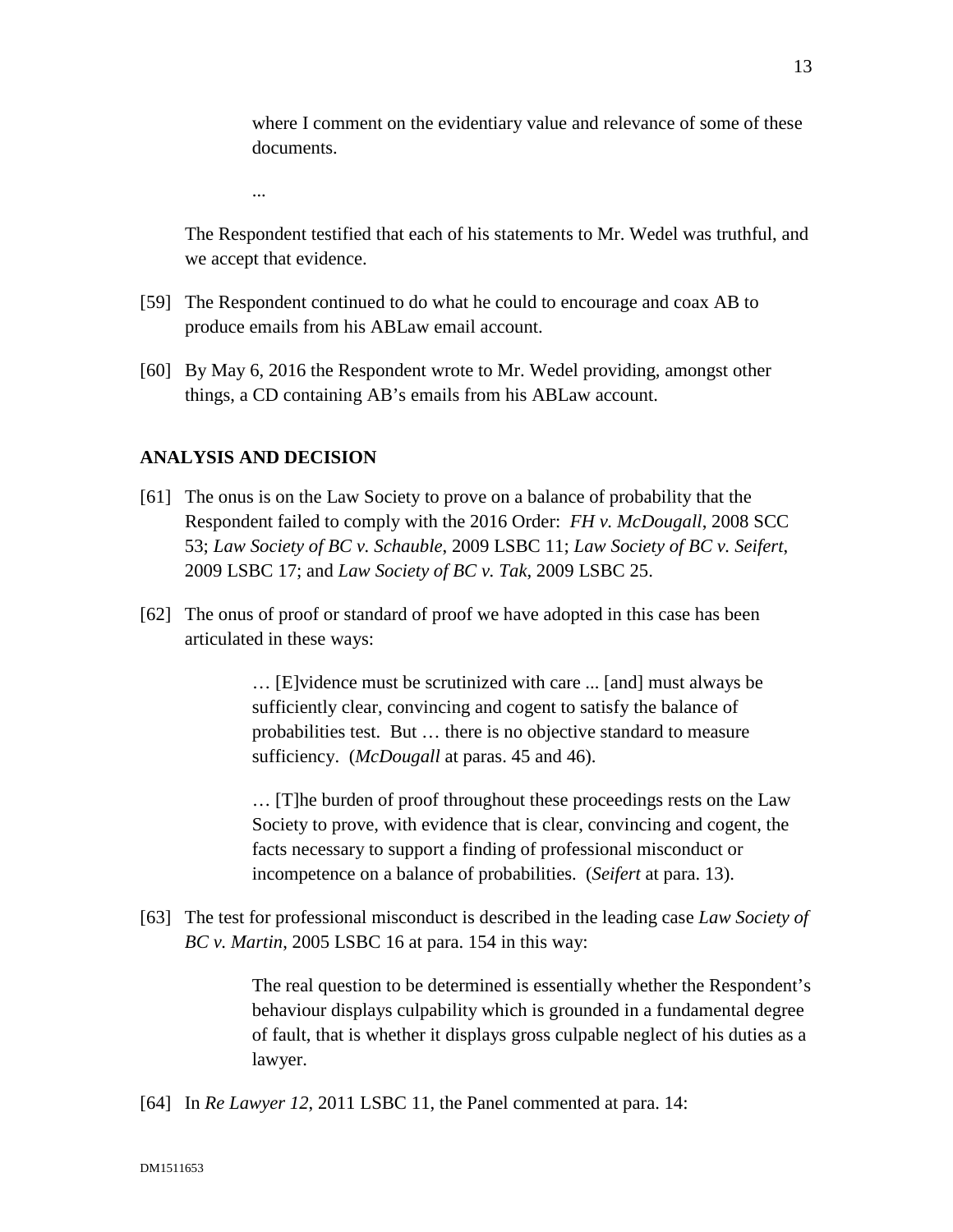In my view, the pith and substance of these various decisions displays a consistent application of a clear principle. The focus must be on the circumstances of the Respondent's conduct and whether that conduct falls markedly below the standard expected of its members.

#### **Failure to comply with an order**

- [65] Lawyers must comply with orders made under the *Legal Profession Act* or Law Society Rules: *Code of Professional Conduct for British Columbia,* Rule 7.1-1.
- [66] A lawyer engages in professional misconduct if a lawyer fails to respond to Law Society requests for disclosure during the course of an investigation or fails to comply with an order of a hearing panel.
- [67] We agree with the Law Society's submission that a lawyer's obligation to give complete and substantive responses to the Law Society when requested by the Law Society is a primary obligation of lawyers and a disregard of this obligation "undermines the Law Society's ability to govern lawyers effectively and constitutes very serious misconduct." (*Law Society of BC v. McLean*, 2015 LSBC 09 at para. 131) Indeed, a disregard of an order made by a hearing panel is "misconduct of a most serious nature." (*Law Society of BC v. Coutlee*, 2010 LSBC 27 at para. 14)
- [68] In the instant case the question is whether the Law Society has proved on a balance of probabilities that the Respondent failed to comply with the 2016 Order. Our inquiry must first determine the scope of the 2016 Order and, second, whether the Respondent's conduct amounted to full compliance with that order.

### **The Order**

- [69] There is a difference between the Law Society and the Respondent as to what the Respondent was ordered to produce by the 2016 Order. The Law Society asserts that the 2016 Order required production of the emails on the LC file that AB sent or received from his ABLaw account. The Respondent says that the 2016 Order did not extend to include that email account.
- [70] The 2016 Order requires the Respondent "to produce all emails as requested in the letter dated May 13, 2015 from Mr. Wedel within two weeks of this order."
- [71] Regrettably, Mr. Wedel's letter of May 13, is not before this Panel.
- [72] The letter is referred to in Decision No. 1 at para. 50 where the Panel sets out the five categories of documents and records that Mr. Wedel requested: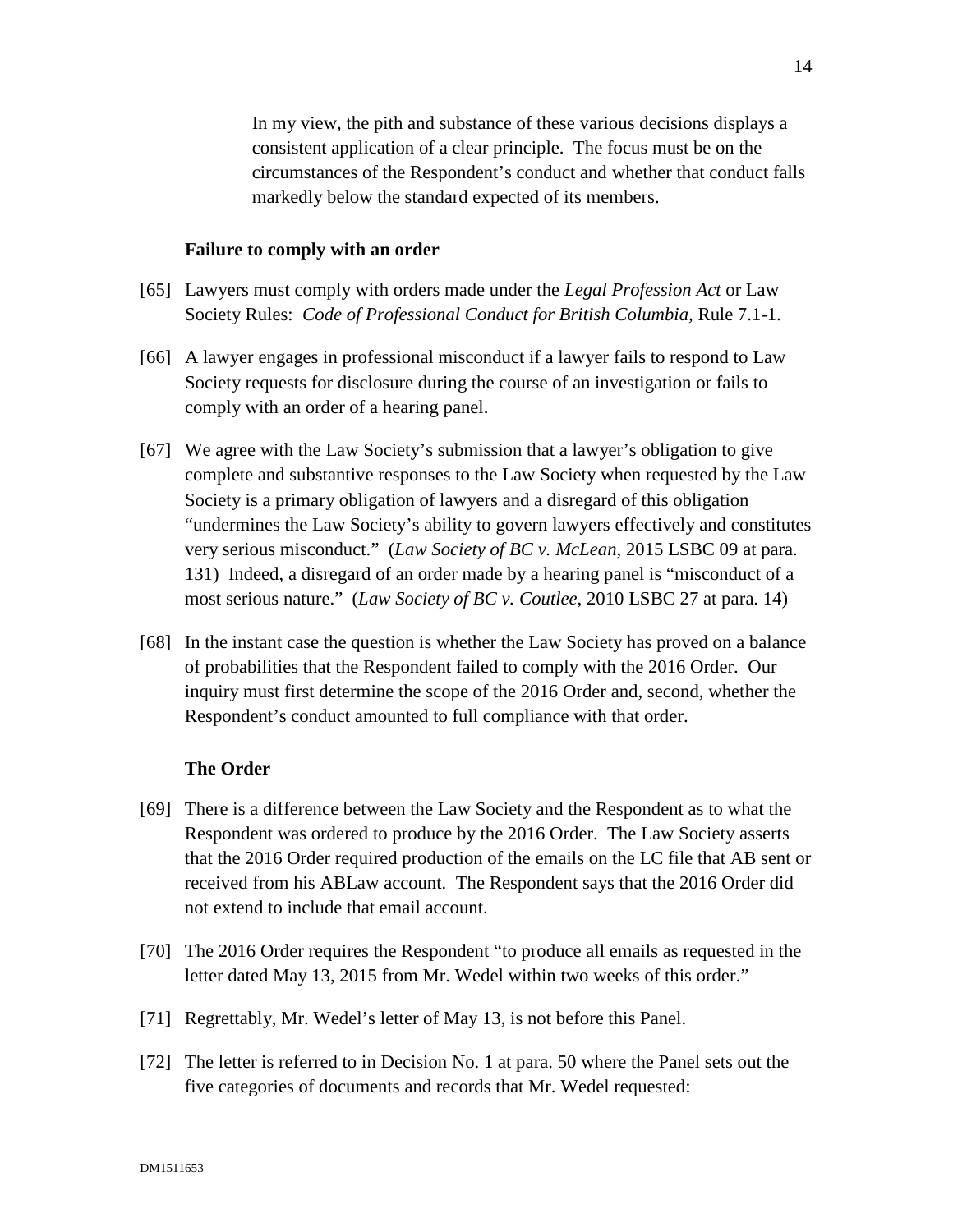... Mr. Wedel made a request for more specific additional material relating to the complaints as follows:

- 1. All timekeeping records;
- 2. The accounts receivable ledgers;
- 3. All email correspondence (to/from and within the firm, including the Respondent's email address);
- 4. All notes of meetings/conversations; and
- 5. Evidence of delivery of statements of account.
- [73] By separate letter also dated May 13, 2015, the Law Society also wrote to AB requesting that he provide information related to the investigation of the complaint, including "email correspondence to/from [AB's] Gmail account." (Decision No. 1 at para. 51)
- [74] The interpretation of the 2016 Order is a matter for this Panel.
- [75] We accept that Mr. Wedel told the Respondent, by email dated February 5, 2016, that his May 13, 2015 request captured emails available in the ABLaw account. Mr. Wedel's view was put to the Respondent in cross-examination. The Respondent unequivocally disagreed with his view of the scope of the 2016 Order.
- [76] However, after a careful consideration of the wording of the 2016 Order, and all of the evidence before us, we are unable to conclude that the 2016 Order extends to require the Respondent to produce emails from an account over which the Respondent has never had access or control.
- [77] During Hearing No. 1, the Respondent admitted that he had not produced any of the emails from his account as requested by the Law Society. The hearing panel referred to this admission at paras. 90 to 92 of Decision No. 1:

The Respondent does not deny that he did not fully respond to the Law Society's May 13, 2105 request to produce documents including, in particular, the email correspondence to and from and within his firm, including the Respondent's [REmail] address.

However, he argued that that he took steps to respond to that request by delegating the obligation to respond to AB. Based on what AB told him, he believed that a response had been provided.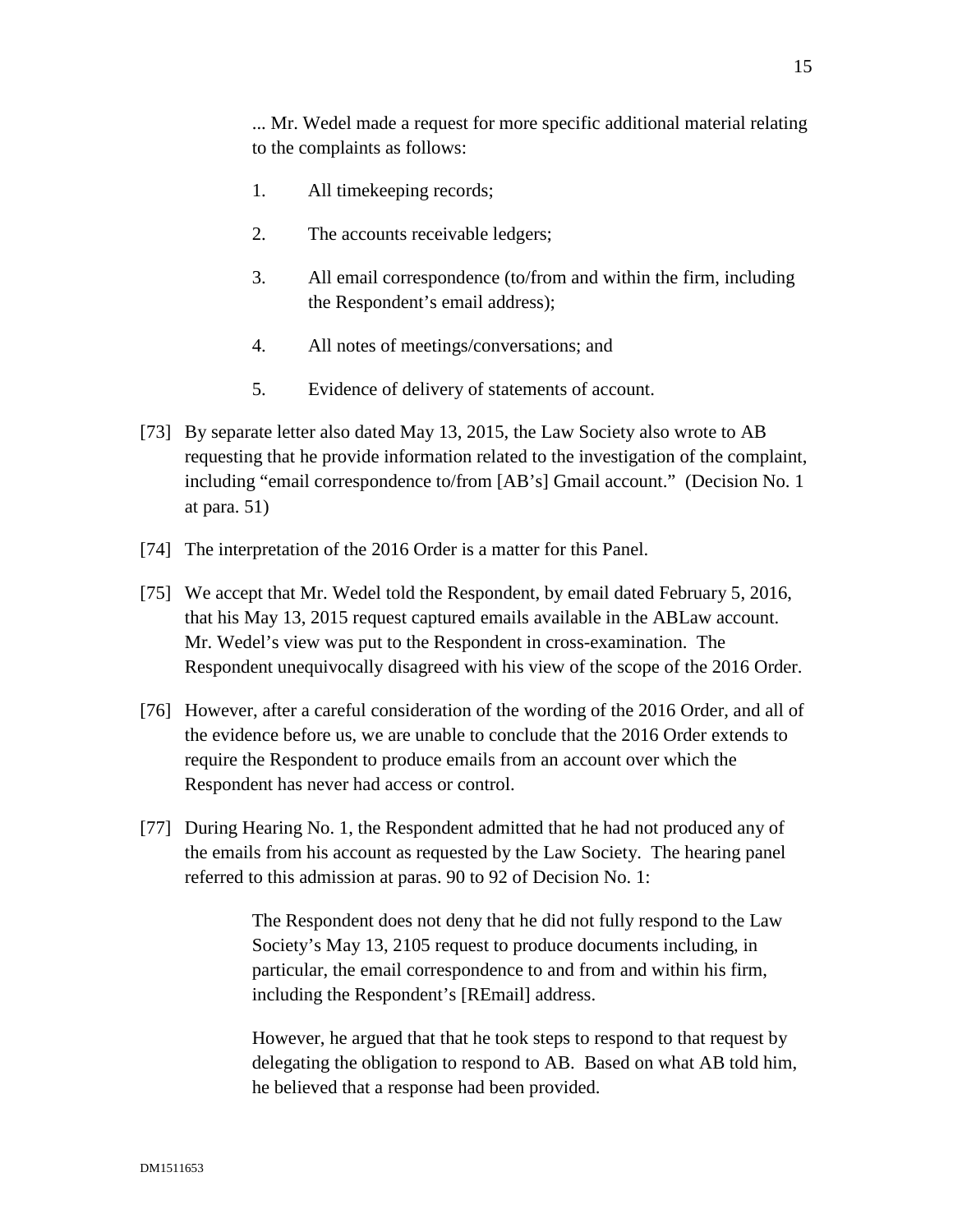It is the Respondent's position that those steps should be sufficient to vitiate a finding of professional misconduct notwithstanding his failure to respond to communications from the Law Society.

[78] In its decision, the panel rejected the Respondent's assertion that he had delegated his own obligation to disclose emails to AB and that AB had accepted that responsibility. Further, the hearing panel concluded that the Respondent knew or ought to have known that AB did not disclose the Respondent's emails well prior to the commencement of Hearing No. 1. The Panel concluded at paras. 128 to 130:

> Firstly, on its face, AB's August 28, 2015 response letter is made on his behalf alone. The subject line only references AB's own complaint file number. In it, AB states, "This letter and the enclosures will constitute my reply and response."

> Secondly, and more significantly, the letter clearly discloses that the only emails that AB printed and provided to the Law Society were those he obtained from his Gmail Account. There is absolutely no reference to AB's R Email Address (which would have included those emails "to/from and within the firm") or to the Respondent's email address, both of which were expressly included in the broader request of the Respondent.

> For those reasons, we conclude that, by August 28, 2015, the Respondent knew, or ought to have known, that AB had not provided a response to the Law Society's May 13, 2015 request on behalf of the Respondent. He still took no steps to do so on his own behalf.

[79] The Panel described the Respondent's conduct in this way at para. 133:

At best, the Respondent demonstrated a lax and indifferent attitude toward his obligation to respond to the Law Society's request. At worst, he blatantly and knowingly ignored the Law Society's request and his obligation to respond to that request. Even at best, his conduct cannot be condoned.

- [80] In the earlier proceedings, the panel did not expressly state what is meant by "the email correspondence to/from and within his firm, including the Respondent's REmail address. Indeed, there is no clear statement on the face of the decision that that phrase includes the ABLaw email account controlled by AB.
- [81] On the face of the 2016 Order, read in context with the whole of Decision No. 1, we conclude that the Law Society has not proved on a balance of probabilities that